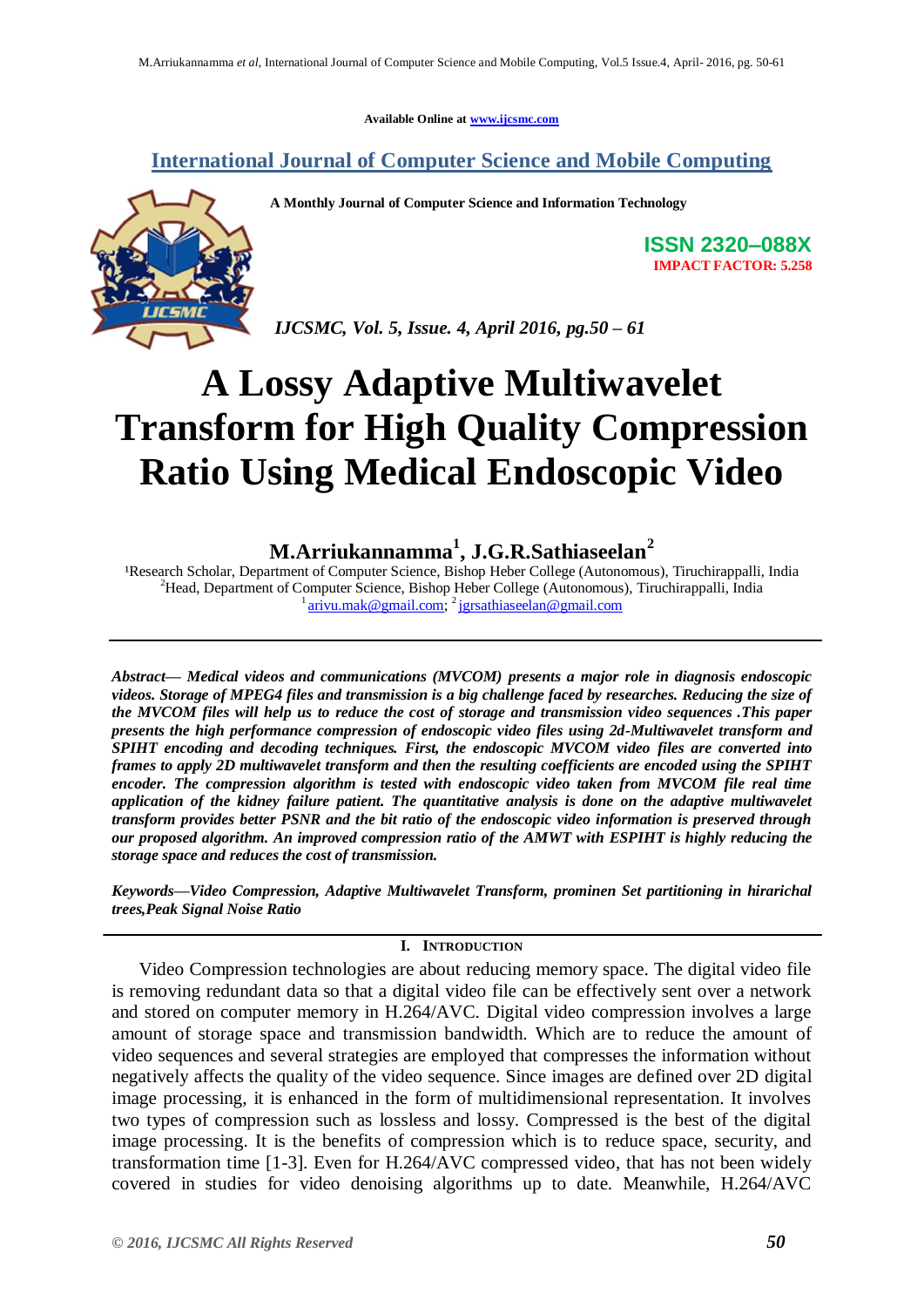represents the state of the art is in video compression. It is for both H.264/AVC compressed video sequences, and JPEG coded images [4, 5]. Video compression is the development of compressing and decompressing a digital video signal. Subjective measurements are time consuming of human viewers. Objective measurements are easier to implement human observer. Utmost video codec is necessarily lossy, because it is stored and transmits the uncompressed video signals. Even though Video compression application in human lives, such as medical e-Commerce, cable TV distribution, interactive communications like video phone, video conferencing, and video, digital storage media, broadcasting and video surveillance**.** These large data volumes can quickly fill the available storage media and are difficult to transfer between sites over communications links on which the data rates are limited to several MB/s or below of these storage techniques. The storage and transmission problems can be significantly mitigate by the use of compression techniques. Preprocessing technique regulates compression bitrates to obtain optimal encoding quality. It must be employ in video compression. Histogram equalization is secondhand to determine the subband parameter (SP) of an encoder to achieve the target bit rate and good visual quality [8-10]. All other algorithms are recycled for buffer control to avoid buffer overflow, underflow, subjective and objective video quality. Gaussian Filter is a critical component in video compression and communication of the filtered image. The subband parameters had to be use by frame to encode in DWT. To predict a suitable Subband parameter (SP) for an intraframe, is began and ending frame models has been proposed [11]. The initial SP is the model, which is to improve the performance of the proposed discrete wavelet transform and the measurement of the quality video sequence [12].

However, lossy compression requires a reduced memory, low transmission bandwidth, a low power consumption because its compression bit (CR) is high. CR is regular. Therefore, lossy compression is suitable for different type of video sequence applications. On the other hand, as the CR lossless compression is low and high memory space, a large memory size in the lossless compression as the AR is irregular [13]. The length of the encoded bitstream is not allowed to exceed the target bit length (TBL). The SPIHT, wavelet coefficients will be encoded in an ascending order of bitplanes. A basic operation within the SPIHT uses almost the same as that within the original 2D SPIHT because 1D SPIHT encodes wavelet coefficients in the descending bit-plane order. However, unlike the original 2D SPIHT, SPIHT cannot make use of the redundancy in the vertical direction of encoding the video sequence, thus its compression efficiency is substantially reduced when compared with the original 2D SPIHT encoding video. In the previous SPIHT presented in [13],that is the compression unit is an entire line of an image, thus its memory size is still large because it stores the video data of that line. To reduce memory requirement, research on the block compression unit, and development of a block-based bit allocation scheme is needed. In order to improve compression efficiency, this paper proposes hybrid coding and bit allocation schemes for SPIHT algorithm. In order to allocate more bits to a complex block than that allocated to a simple block, a bit allocation scheme that differentiates the amount of bits allocated to each which are block based on its complexity is proposed [14-20] in proposal.

This paper presents a method, extending the AdaptiveMulti Wavelet transform to incorporate the ESPIHT based compression ratio is as MPEG4 color in order to improve the correlation between predicted and subjective quality. The quality metric could be classified as follows. Section 2 describes the related work of the preprocessing techniques of discrete wavelet transform and multiwavelet transform with SPIHT, Quality metrics of the encoding technique evaluation process. Section 3 gives a description to obtain the encoding and decoding process of the proposed technique for different data set video sequence. Section 4 presents, the method of extending the quality metric to incorporate both spatial and temporal texture with converting to the MPEG4 to grayscale. The performance of the proposed method can evaluate in Section 5. Section 6 contains conclusions and future work.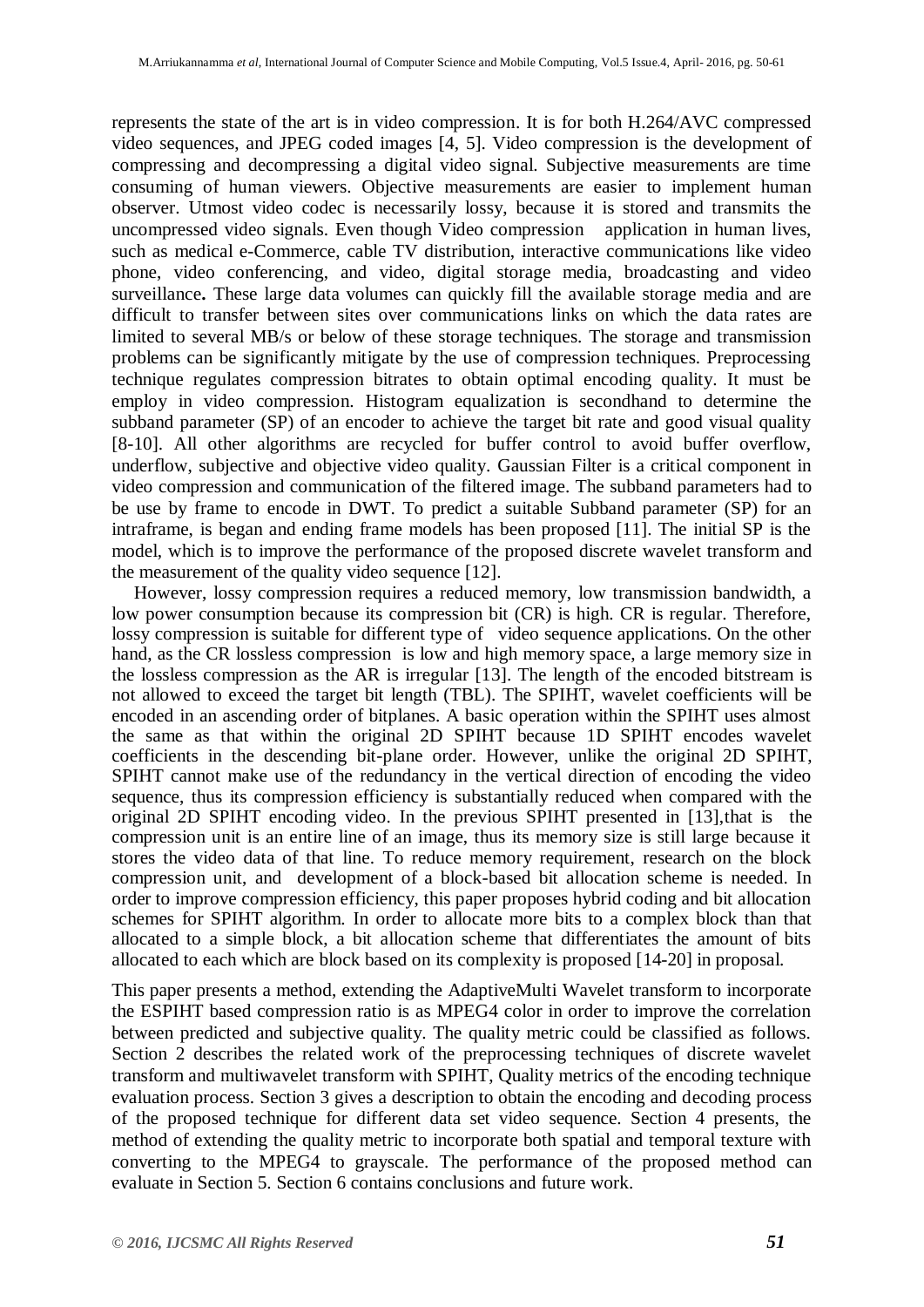#### **II. RELATED WORK**

#### *A Preprocessing Techniques*

The art of preprocessing good quality video is reduced the video sequences. The filters and other mathematical operations are used compression preprocessing. Preprocessing video frames can reduce the errors that might occur during important reaction content, such as color correction and noise reduction. The video sequences can be appling by codec and reduce bit streams in the filters. The YUV video sequence can correct mask noise which was improved the overall frame quality. Mark et al. [6] proposed color difference is for psycho-physical evolution. The preprocessing method is developed the MPEG it encoder creates the video frames' low compression ratio. This paper did not conduct a formal psychophysical evaluation of the visual quality of the compressed sequences observed with the standard definition sequences.

In a universal subsampling strategy, for compressing music videos between RGB and YUV might be formulate by means of subsampled frames 4:2:0 formats. Strategy suffers from RGB color deviations due to the Y Luma component the U and V chroma subsampling. In this paper, the gray scale data set to calculate the high compression ratio and good quality measurements [5]. In [6] a more specific model, based again on preprocessing filter was presented a filter for using quality assessment for compressed frames, using 16 different methods for Gaussian blurred frames, which correlate an infinitesimal low quality filter Sobel in the user satisfaction with an infinitesimal increment quality histogram of the level of filters.

### B. Decoding Techniques

Some authors proposed a utility algorithm [2] that predicts Rate control, scheme control, the compression bit rates and encoding qualities for networked video applications. A new total variation (TV) based, frame layer rate control algorithm for H.264/AVC, while Multiwavelet Transform (MWT) refers to the frame losses. Both encoding techniques show that compression ratio suffers more degradation when the current frame level is high, even in the presence of low CR and quality metrics or using a rate control algorithm. The same algorithm in their subsequent work expresses the target ratio as a utility on the basis of starting to end frame delay ad planned to merge the delay into the elapsed time comprehensive solution for inter and intra prediction [3, 4].

In previous work, [12] developed an encoding technique for the four levels of layer in a single frame for the video streaming. This includes a module for quality metrics that tries to prevent Rate control degradation by keeping under control DWT variations in terms of low compression ratio. This encoding technique computed auto correlation for loss ratio to consider their historical evolution assigning some quality measure and also the best values. This may not motivate expression towards the same data set video source. Some works [14] tried to detect the quantization parameters functions between encoding and decoding metrics. In [16] decoder is complexity model for the H.264/AVC standard encoder could be designed implemented to satisfy the complexity constraints of various decoders. Ref et al. [16, 17] evaluated the effects of a mode of dependent loop filter for intra prediction coding for MPEG4, using a deblocking filter to achieve the quantization noise for the heterogeneous frame while overcome the Gaussian filter to achieve the target bit rate. A novel mode decision algorithm had been used on early macro block –level motion detection, can be compared to receive video quality, and represented by MWT index.

Ref. to [15] an edge preserving Intra mode for efficient depth map, coding based on H.264/AVC using Inter (P) and Intra (I) slices, which occur frequently, especially over Group of Pictures (GOP) of the video sequences, using MWT encoding techniques. The same prediction technique is used to the depending on the quantization parameter values, while multi level of the every frame can be overcome the high compression ratio. Another encoding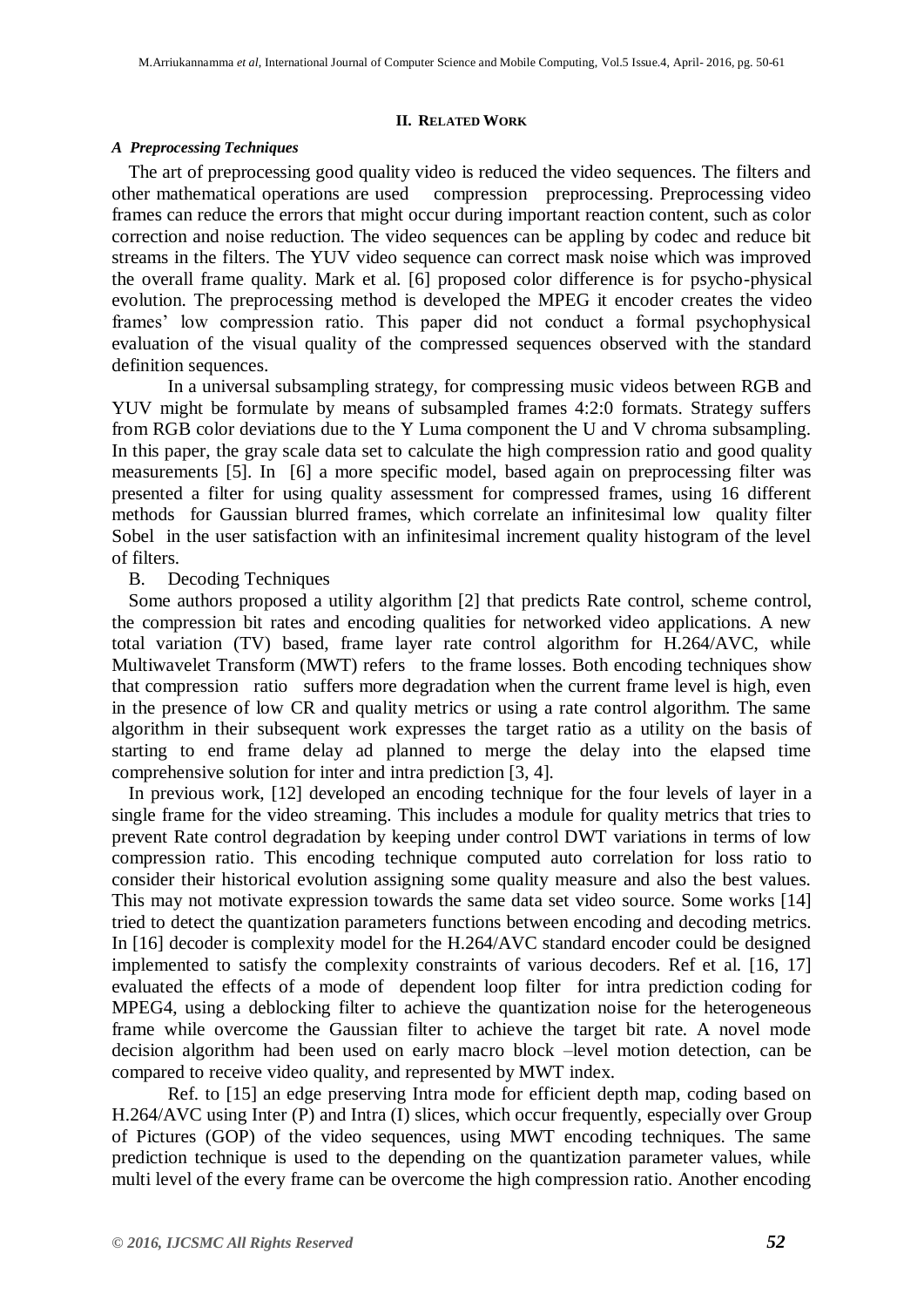technique was conducted Ahasan et al. [14]: an enhanced scrambling effect and low bitrate of the video set, Furthermore, the same techniques are used in this proposed system for encoding mode decision system. The fast inter mode decision for H.264/AVC encoding technique can be propose on a high compression ratio of the set of sequence. Ref [16] proposed the intra mode prediction at MPEG4 high resolution of the frame. While focused on low compression ratio. Since each frame can be encoding into many packets, any loss event at the packet level is restricted of the process. The adaptive patch based on the wavelet domain, preserving frame dinosing the performance of the locally adaptive patch based (LAPB) thresholding scheme which can be used the energy level of the every frame. In [23] proposal system of a compression can be applying on statistical characterization of DWT. It is the high compression ratio of MWT coefficients that had been based on the thresholding values.

# C. Encoding techniques

Several algorithms are proposed, until recently to estimate in enhanced SPIHT decoding techniques such as high compression ratio elapsed time per-processing techniques. Although, the SPIHT encoding technique was implemented by the highly refined version for using a high compression ratio. While researches had improved, the previous schemes for frame coding, using very sophisticated vector and scalar quantization. There are three list supports in SPIHT encoding. List of significant pixels (LSP), list of insignificant pixels, and list of insignificant sets are comparing the pixel value. It is used in a trade of the relation between special and temporal video frame skipping when the percentage of videos slices in a frame exceeded a threshold value, which is selected by Least significant pixels (LSP) shoring techniques.

The analysis with focus on the effects of significant and insignificant ,based on the refinement pass, which was the target bitrate of the video model of any loss event at the packet level is restricted only to a single frame. Some other work trade to the analytical processing of video transferred to the LSP as well as having their sign bit output. Mainly consider works, since this paper focused on MPEG4 video in our experimental test bed. However, the experimental result in to apply for high pass on a frame based on the down sampling for evaluating the effectiveness of multi wavelet transforms for coding videos at high bitrates and enhanced quantization and SPHIT decoding of the coefficient has been applied in every frame. The modified SPHIT algorithm for multi wavelet coefficient, differs from the enhanced SPIHT algorithm which the subsets are used in the least significant pixels.

The SPIHT is a reduced multiwavelet transform coefficient. It uses visual transmitting bit, so that it is in an increasingly refined copy of the original frame variable rate. The proposed SPIHT algorithm is an efficient technique for video compression and transmission at lower bitrates at any MPEG4 testbed. It is the characteristics of encoding algorithm that it generally operates on an entire video at once. The whole video will be loaded and transformed, and the algorithm requires repeated access to all frames. A fast coding time is base on the completely eliminated LSP list. In which , algorithm no need to use the list in refinement pass. In earlier work, a bit budget is the number of bits required to represent a compressed frame at a target bitrate. The SPIHT algorithm had been implement the bit bank, which uses the bits to particular pixel value of the every frame. It is necessary that the significant information should get the maximum number of bits and so the least significant information would appeared. Among video compression methods, the decoding algorithm implements a frame and has become an interesting alternative to the H.264/AVC standard. The SPIHT algorithm is achieved as a results in video coding. It is a fully embedded wavelet coding algorithm with the rate control and low complexity. However the main drawback of the SPIHT algorithm is made, large amount of time and memory to would accomplished the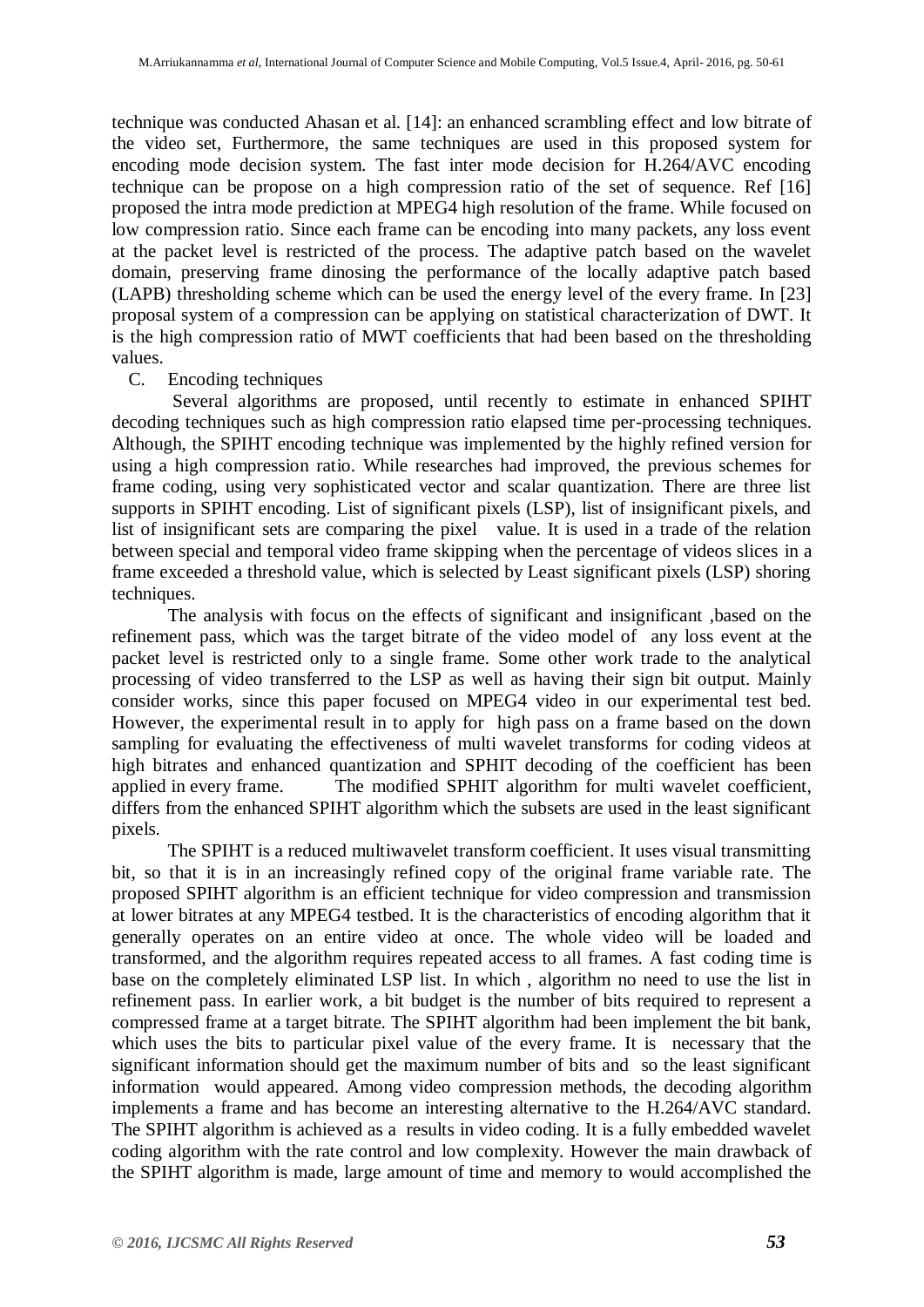technique as a result, It can cause a delay in real time video transmission which requires a large amount of packet losses and bandwidth to begin with the lossy encoded stream. In these sequences is the 2D SPIHT into 3D SPIHT wavelet coefficient in different bands are used predict motion.

### D. Quality Metrics

In [26-29] a reduced reference method is made to extract the frame quality metrics are important rules for optimization systems, would designed with acquisition compression and transmission.

#### 1) Perception quality Matrix

Advances in digital technology have resulted a visual communication devises in recent years, such as ranging from high definition television and standard deviational broadcasting to handheld video streaming devices in this section. The review of some visual quality algorithms that are common sighted in the literature.

a) Peak Signal Noise Ratio (PSNR)

For over half a century the subjective video quality evaluations have been widely used performance metric in the field of video processing. However, PSNR assumes that distortion is only caused by signal depended noise. Unfortunately, this assumption is a modern video processing technique such as compression and distortion correction can introduce degradation in a variety of fiends as a result, the difference between PSNR and subjective frame quality are known to be low quality metric [2] nevertheless, PSNR is a good noise measure using MSE between the reference and test videos which is the most popular metrics used in many applications. It provides the objective quality assessment for using every video frames. and many alternative quality metrics have been proposed in the literature.

b) MWT for consisting visual quality of H.264/AVC encoding

Long Xu et al. [22] presented a rate control scream to achieve consistent or smooth visual quality for H.264/AVC based video streaming while, extensive experimental results that higher coding performance, consists visual quality and complaint packet lossy level constrain would achieve by the multi wavelet transform algorithm. H.264/AVC is based on the visual quality of compressed video sequences using by special and temporal content by MOS metric is a full reference objective quality metrics which predict perceptual quality of sequences with video compression based on the special content, mean squared error and peak signal noise ratio between original and compressed video sequences. While the proposed metric has been tested on a variety of YUV sequences, Mpeg4, and AVI of common intermediate format, resolution compressed at a wide range of bit rates using the H.264/AVC coding standard.

c) SSIM

In [30] they proposed SSIM based error resilient rate distortion optimization of the H.264/AVC video coding for wireless streaming to be an effective perception video coding performance. However the current SSIM based rate distortion optimization (RDO) is not efficient for improving the perceptual quality of the video streaming application over the error prone network because, it does not consider the transmission distortion in the encoding process. Experimental results show that the proposed SSIM based average distance (AD) can obtain superior perceptual video quality of the tradition maximum difference (MD) video streaming at the highest bit rate conditions.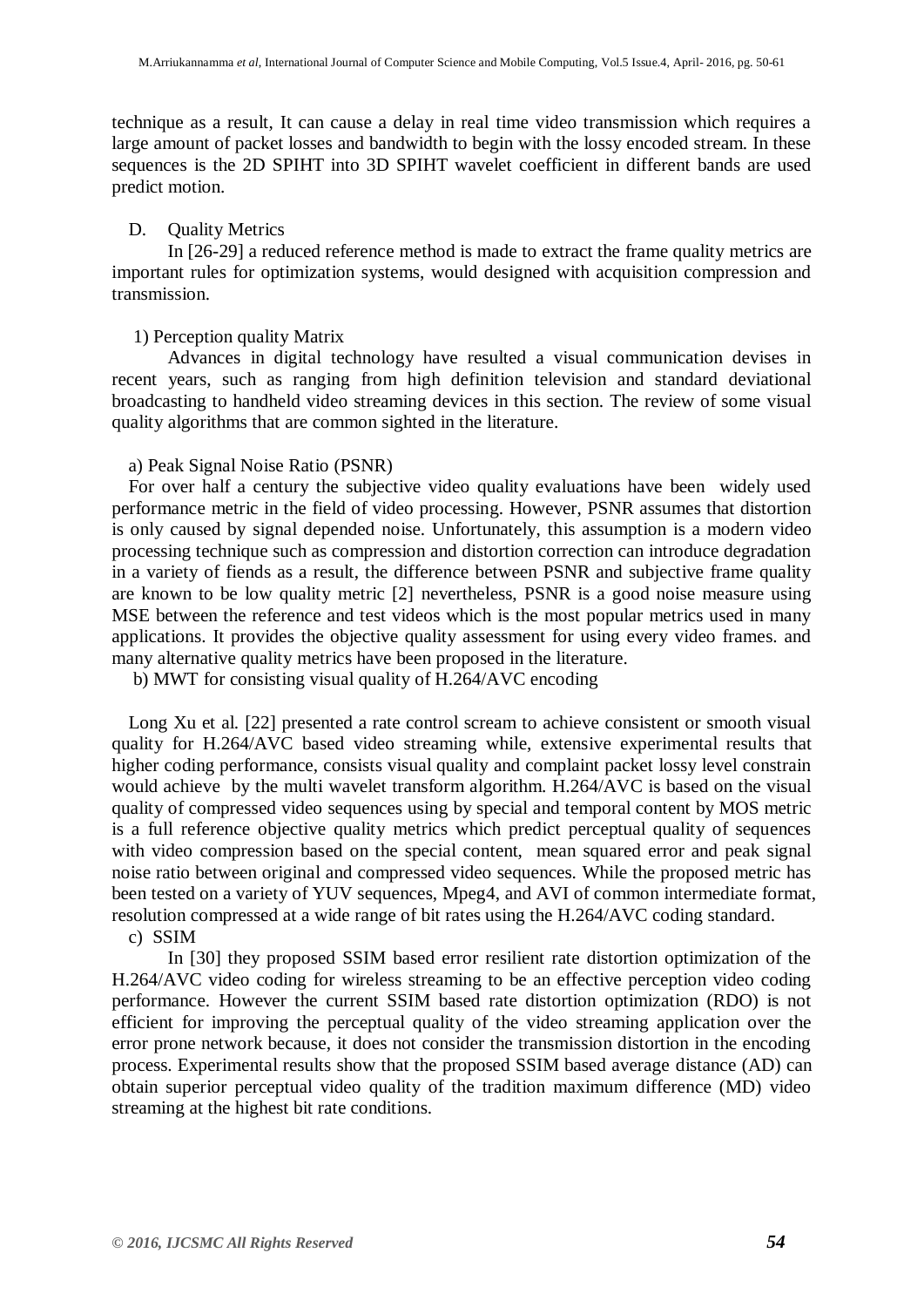#### **III. ENCODING AND DECODING TECHNIQUES**

Initially a video is represented by the group of frames is transferred into encoding and decoding techniques are used the previous contribution of the paper. A Rate control algorithm with H.264/AVC encoder and decoder values based on prediction macro blocks, from intra/inters current frame or field of video. Hence, this is the best noise reduction of the proposed rate control speckle reduction diffusion algorithm (RC-SAD). Since the proposed algorithms are going to be very popular for its high-speed and low power image processing. RC- SAD receives calculation of average for using high compression bit rate.

# **Proposed AMWT with ESPHIT Techniques**

In this paper, the proposed Adaptive Multi Wavelet Transform (AMWT) is the efficient transform of the last decompose frame. The scalar multiwavelet transform has been widely used in many applications like signal denoising image compression and in the medical applications. The enhanced multiwavelet transform is the type of signal transform. The lossy compression technique implemented commonly in video compression technique. The multiwavelet transform is very similar to the wave less, but have some important differences. In particular, where as wavelets have an associated scaling function, multi wavelet transforms are extensions of discrete wavelet transforms. Multi wavelets have two or more scaling functions and two or more vector wavelet functions used for signal representation. The analysis of wavelet transform is the new development in the area of Chu-Lian multi wavelet transforms [17]. This technique takes place in multi wavelet space with different frequencies of EMWT. This proposed technique must apply on the simultaneous orthoganality, symmetry, compact support and vanishing moments which are not possible with vector wavelet transforms. GHM (Geronimo-Hardin-Massopust), CL (Chu-Lian), and SA (shen –Tan –Tham give the multiwavelet firlters. The proposed GHM and CL filter is popular wavelet in the video compression technique.

If the enhanced multiwavelet, transform could apply by the independent to each of the  $x(s)$ , y(s) functions. It can be described the planner curve in terms of a decomposition. The enhanced multiwavelet filter can be implementing at the Chu \_ Lian (CL) wavelet transform. To implement MWT, new filter bank was used where low pass and high pass filter banks were matrices rather than the scalars. These two scaling and two multiwavelet functions satisfy the following two scale dilation equations [26-29]. Each decomposition level of multiwavelets consists of 16 subbands that is the low-pass subbands consists of 4 blocks and high-pass subbands consists of remaining 16 blocks as illustrated in the figure(1). The horizontal, vertical, and diagonal subband is known as the blocks. This subbands have similar spectral content of the each frame. Hence the ith level decomposition using discrete multi wavelets look like (i+1)th level decomposition using discrete scalar wavelets. The transform values for the subbands are other than the low-pass fluctuation around one to zero. Due to the above advantages and properties, this research user for the multi wavelet transforms for using video denoising frames.

The implement of enhanced multiwavelet transform (EMT) is applied three types of filters such as Gaussian, histogram and sobal bands which are preprocessing evolution of the every frame. Since EMWT has two low-pass subbands and two high = pass subbands in the transform domains has mentioned in equation. In this paper. This will consider one of orthogonal compactly supported bases with this components and approximation order. This family is denoted by the video sequence with the orthogonal multiwavelet transform function, constructed by Chui and Lian for this multiscaling function with support [0, 2]. The Parallel Block Based SPIHT algorithm utilizes three basic concepts such as 1) searching for sets in orientation trees in a Multiwavelet transform. 2)Portioning the Adaptive Multiwavelet 4 x 4 coefficients in these trees into sets defined by the level highest significant bit in a bit planes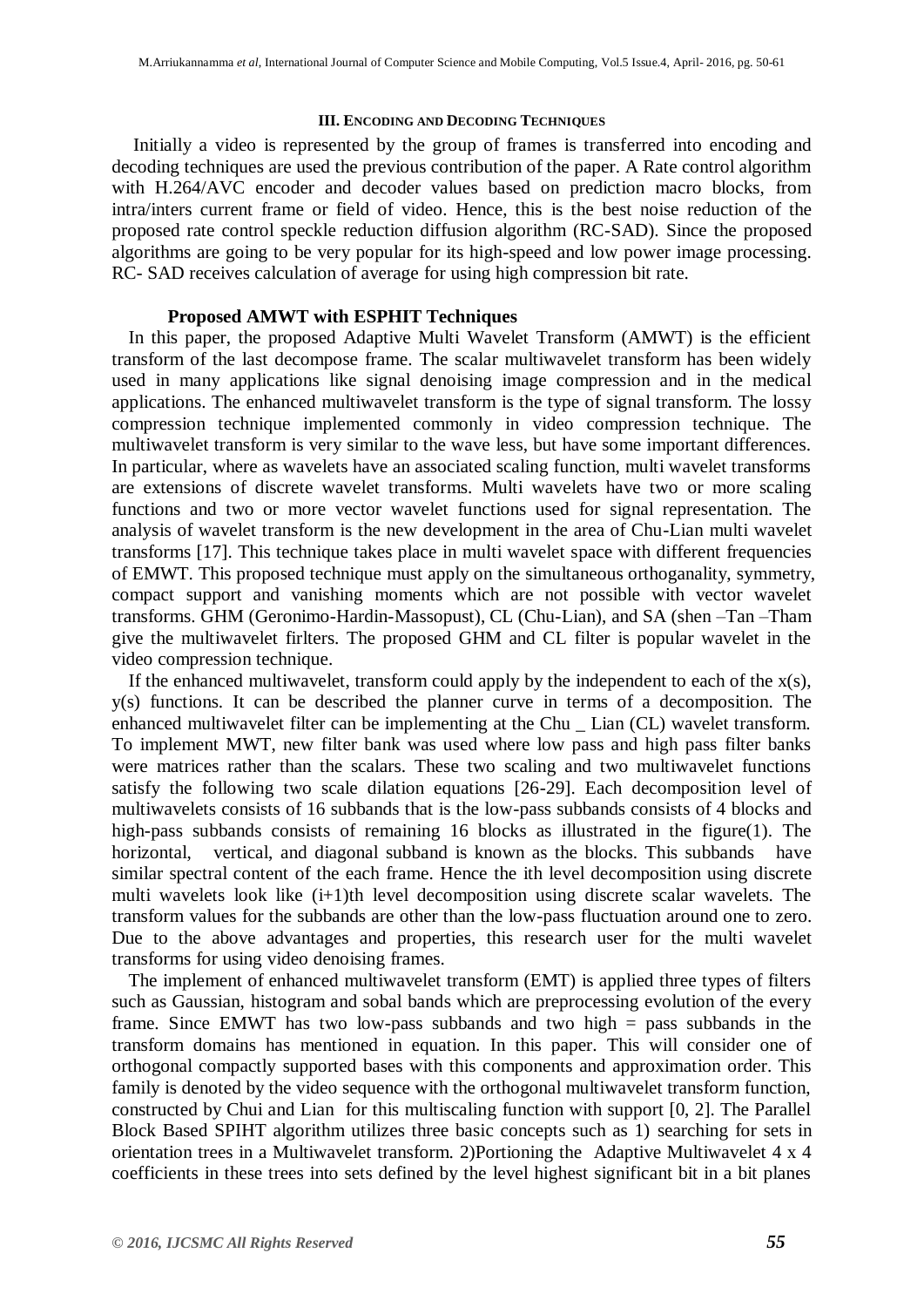representation of their magnitudes.3) Coding and transmitting bits associated with the highest remaining bit planes first. The actual algorithm used by ESPIHT is based on the realization that there is no need to merge sort all the coefficients of the given threshold value.

The Enhanced SPIHT algorithm is based on the two conditions. Forgiven 4 x 4 matrix of n, if a coefficient satisfies above condition, the list is significant pixels; otherwise, it is called the insignificant bit, but their number increases is iteration. In the SPIHT the coding is encoding technique. Merge sort is a recursive algorithm and time complexity can be used in the recurrence relation. T (n) =  $2T (n/2) + (n \log n)$ . In the recurrences tree method or master method, the elapsed time of the merge sort always divides the array in two halves and take linear time to merge two halves of the every frame .It uses three lists, of the encoding algorithm.

- a) List of Significant Pixels(LSP)
- b) List of Insignificant Sets(LIS)
- c) List of Insignificant Pixels(LIP)

The LSP contains coordinates of coefficients which were significant in the previous sorting pass. In this current pass, they are tested, and after filter, those test significant are moved to the LIP. In a similar way, sets in the LIS, can be tested in merge sort order, and when a set is found to be significant bit, it is removed from the LIS and it is move to the LSP. The new subsets with more than one coefficient have been placed back in the LIP. The refinement pass transmits the nth most significant of the LSP. The least insignificant of the LIP is reduced the repeated pixels.

#### **IV.SUBJECTIVE AND OBJECTIVE QUALITY METRICS**

The sequences used were Akiyo, Container, News, Mother, and salesman. The AMWT-ESPHIT method is appropriate when video sequences at comparably low bit rate are used increasing or decreasing signals. The experimental test is illustrated in Table I. The performance of the proposed method of calculations improved pPSNR from the spatial texture and full reference quality metrics like SSIM is compressed with PSNR based on only frame texture. It can be observed that the MSE calculation using both the methods and five video sequences.

The average quality performance of buffer frames [19]. Hierarchial searching algorithm has been proposed on CIF format, based on the average quality performance of buffer frames [20]. Hierarchal searching algorithm is based on CIF (352 x 288) and QCIF (176 x144) format benchmark video sequence. High definition of video format widely based on television display formats in is based for HD formats larger intra frame code. Region based motion compensation is constructed on HD formats in intra frame code. Region based motion compensation is constructed on HD formats, larger uncompressed storage or transmission rate. Temporal prediction structures can be used for HD formats larger uncompressed storage or transmission rate. Temporal prediction structures are used for HD video with the encoding structures. The stereo video compression combines the motion compensated prediction (MCP) and disparity compensation prediction (DCP). The proposed boundary block (BB) algorithm method is used to need lower bit rate. The transcoding resilient video watermarking scheme is founded on spatial and temporal resolution. It is based on human visual system (HVS).The watermark imperceptibility is predictable for better visual quality metric (PSNR and SSIM). The pPSNR and bitrate is very high compression of the MPEG 4 based video compression. The monocular video sequence is based on hybrid circular prediction mapping (CPM) and non constructive inter frame mapping (NCIM) .It is used in high temporal adjacent frames [20].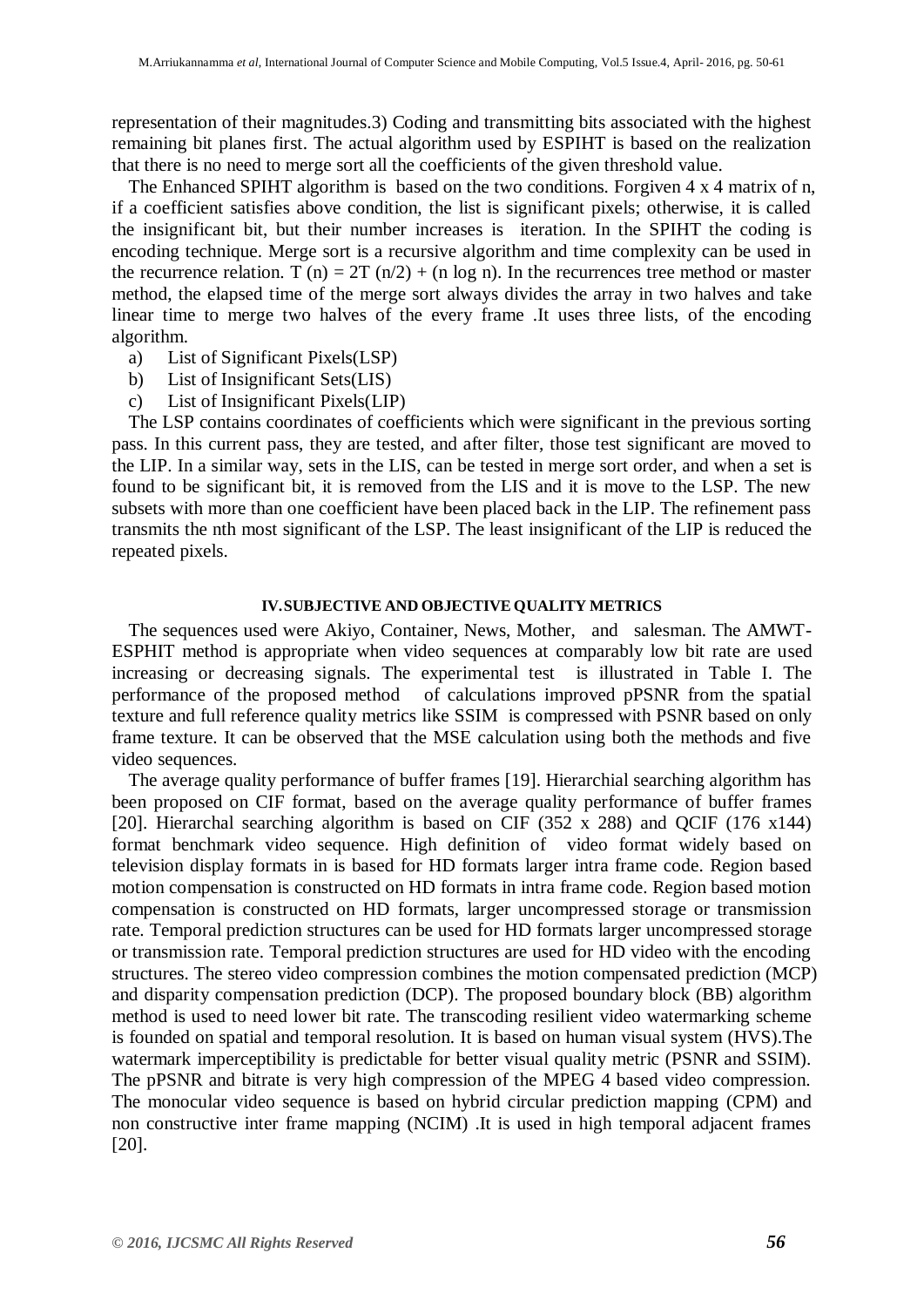#### **V. EXPERIMENTAL RESULTS**

In this experimental results estimation a set of parameters is used by the proposed method enhanced Multiwavelet transform (EMWT). The proposed approach basically saves the compression ratio and quality measurements of the video sequence.H.264/AVC encoders are parameterized with a distance group of pictures more than 10 frames.The fig (1). shows the YUV and MPEG4 frame to convert the gray scale frame. The histogram equalized frame is to identify the sharpness, quality of the frame. This proposal paper algorithm has implemented within the reference software H.264/AVC. [10]. The Akiyo test sequences of QCIF and 900kb.because the sampling based method targets bit rate of the video sequences [2] 400 frames in each test sequence were encoded as intra frames with CODEC at 16 different blocks are decomposed by block based neighbour 4 x 4 matrix of the compression ratio ,PSNR were employed for coding performance comparison. The total elapsed time reduction and tested mode reduction for the CR process in the percentage are defined. Especially, the coding method of improvement is relatively high when using the cubic and in preprocessing . For example, the proposed method increases the compression ratio 38% and 5.09%. The proposed method reduces the encoding compression complexity with a small number of the calculation H.264/AVC. In these video sequence 288 frames by 831 KB calculate the 110<sup>th</sup> frame 304128 bytes for the default MPEG4 frames. In this, research work reduced the byte size into 40 % compared to other format and the Quality metrics and elapsed time can be reduced to the 50 % of the previous work. In this fig 2, and fig.8 video sequence of the 110<sup>th</sup> Akiyo data set to get the compression ratio and pPSNR is also high. Another video sequence is also compared to the preprocessing technique best approach of the histogram technique. Fig.4, and Fig.10 Chu Lian multi wavelet can be decomposed the frame is good quality of the frame. Fig.5 and Fig 11 frames are applied the SPIHT 4 x 4 neighbor pixel block based technique. The Matlab graph is applied the compression ratio of the decoding and encoding techniques based on the histogram is best preprocessing algorithm of this fig. 7 and fig. 13. The Matlab graph is applied the prominent peak signal noise ratio (pPSNR) of the decoding and encoding techniques based on the reconstructed frame. In region, the Adaptive multiwavelet preprocessing of MBs, is nearly 95% bit ratio the Group of Frames (GOP), with compare to previous video data, sets compression paper, the percentage of MacroBlocks in the certain frames are decreases the different quantization parameters.

TABLE I. COMPARISON OF COMPRESSION RATIO WITH ,EDWT AND AMWT

| Data<br>Sets(QCIF) | MWT-ESPHIT(Kbps) |                     |                     | EDWT-SPHIT(kbps) |                     |                     |
|--------------------|------------------|---------------------|---------------------|------------------|---------------------|---------------------|
|                    | CR(kbps)         | <b>PSNR</b><br>(db) | <b>SSIM</b><br>(db) | CR(kbps)         | <b>PSNR</b><br>(db) | <b>SSIM</b><br>(db) |
| Raman              | 500              | 116                 | 0.8233              | 202              | 66                  | 0.6723              |
| Baby               | 512              | 111                 | 0.7546              | 416              | 89                  | 0.7500              |



*Fig (1). Endoscopic video sequence to frame*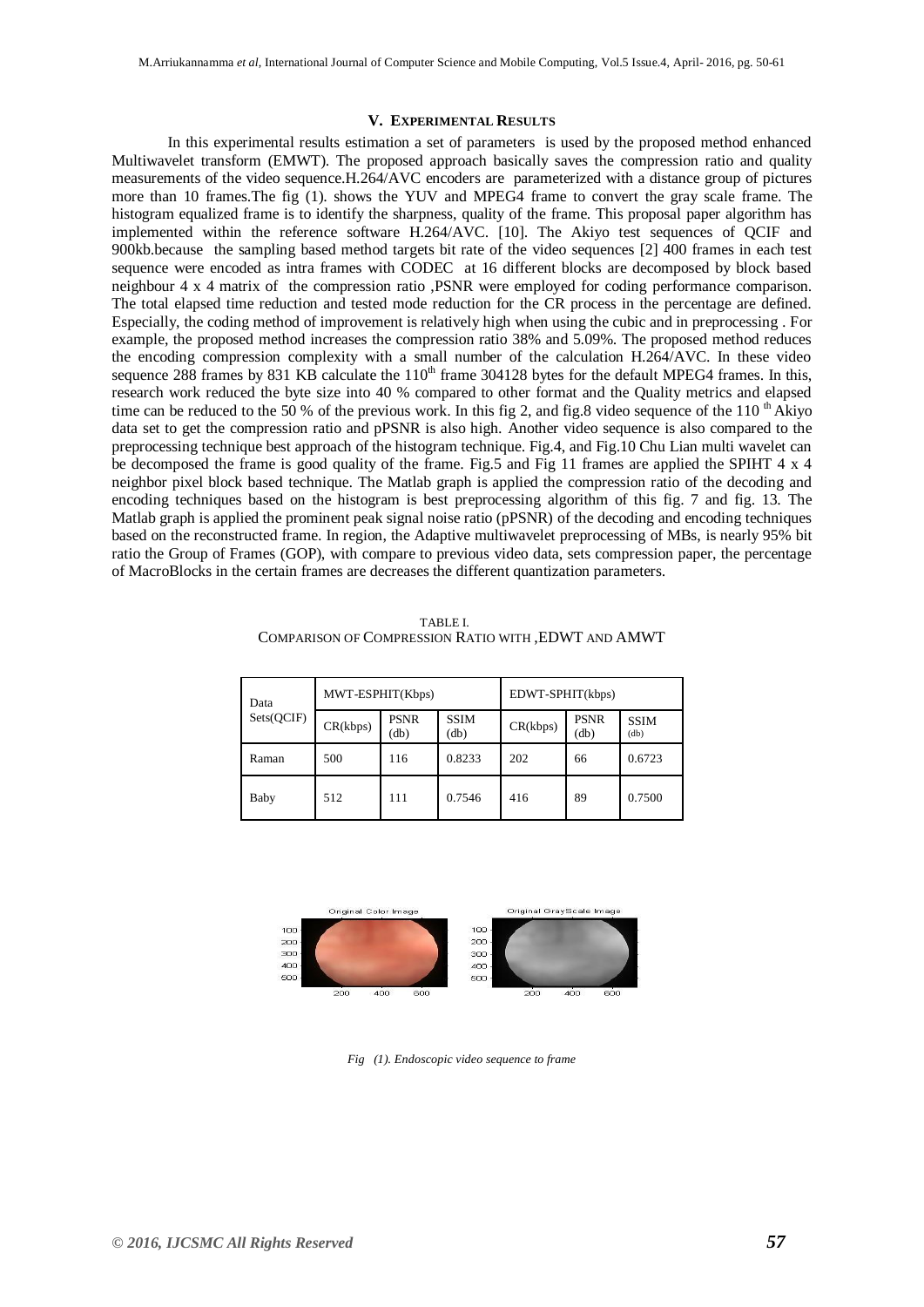

*Fig (2).Endoscopic video sequence to Histogram equivalization* 



 *Fig (3). Decomposed Endoscopic video sequence*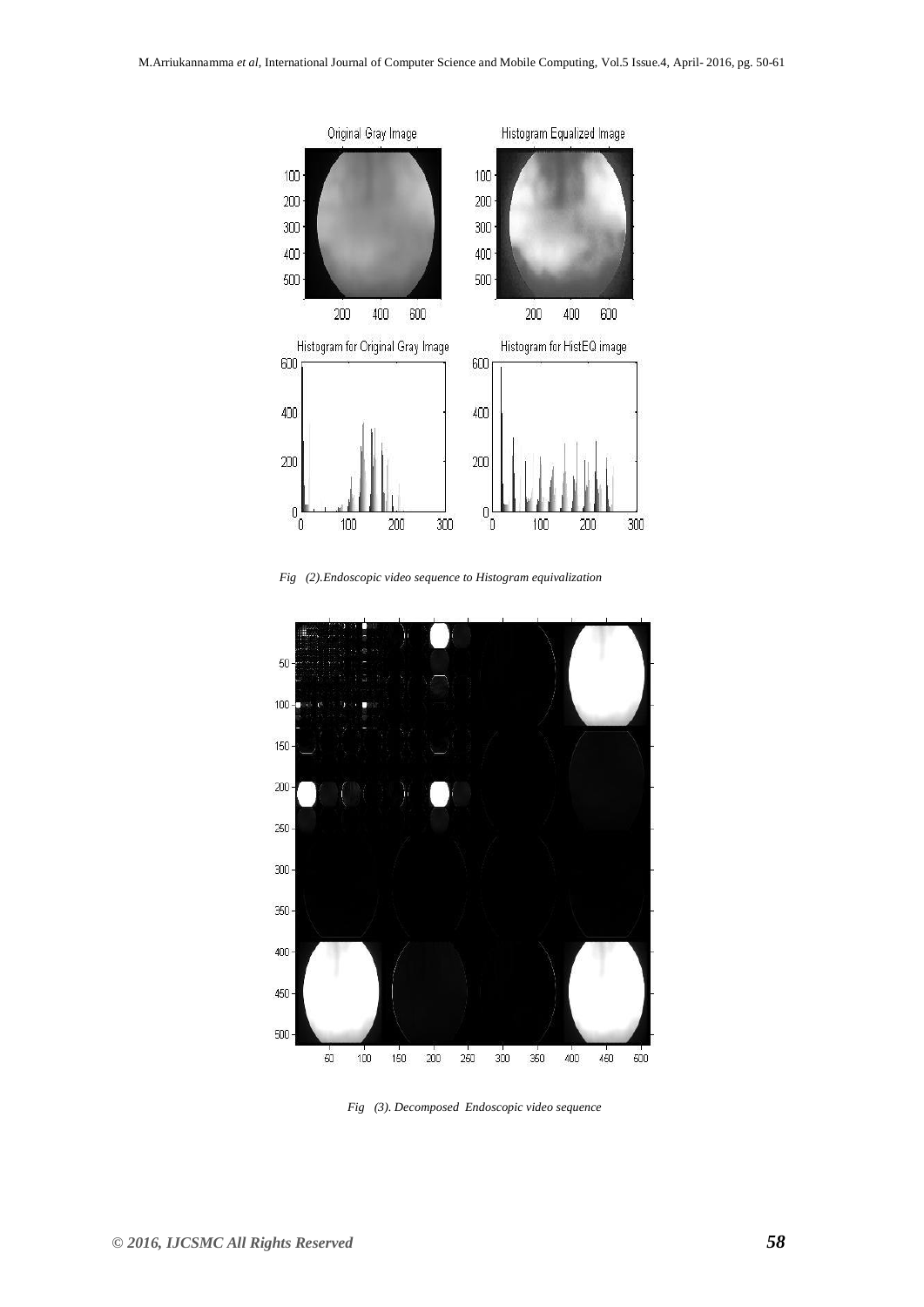

*Fig (4).Reconstructed Endoscopic video sequence* 



*Fig (5).Comparison between AMWT and EDWT*

#### **VI.CONCLUSIONS**

Adaptive Multiwavelet transform with Enhanced SPIHT H.264/AVC, MPEG encoder and decoder values, are based on prediction macro blocks, from intra/inter current frame or field of video. Hence this is the best noise reduction of the proposed AMWT-ESPHIT. Since they are very popular for its high-speed and low power video process. Calculation of average is received by AMWT-ESPHIT for using high compression bit rate. So the consequent advantageous performance of the video application is occurring. The proposed scheme can be applied to image frames .Video sequences compressed with several different standards, such as JPEG, MPEG and H.264/AVC, and finest enactment on different types of substances compressed with DWT-SPHIT. The proposed scheme is applied to frames and video sequences MSE and PSNR metric with several different standards, such as JPEG, MPEG and H.264/AVC, and finest enactment on different types of substances compressed with DWT-SPHIT. Currently only the frame –level features are being considered. Spatio-temporal features, improve high compression ratio in high block process and time of the video sequences to decreasing quality fluctuation will be taken into account in future work.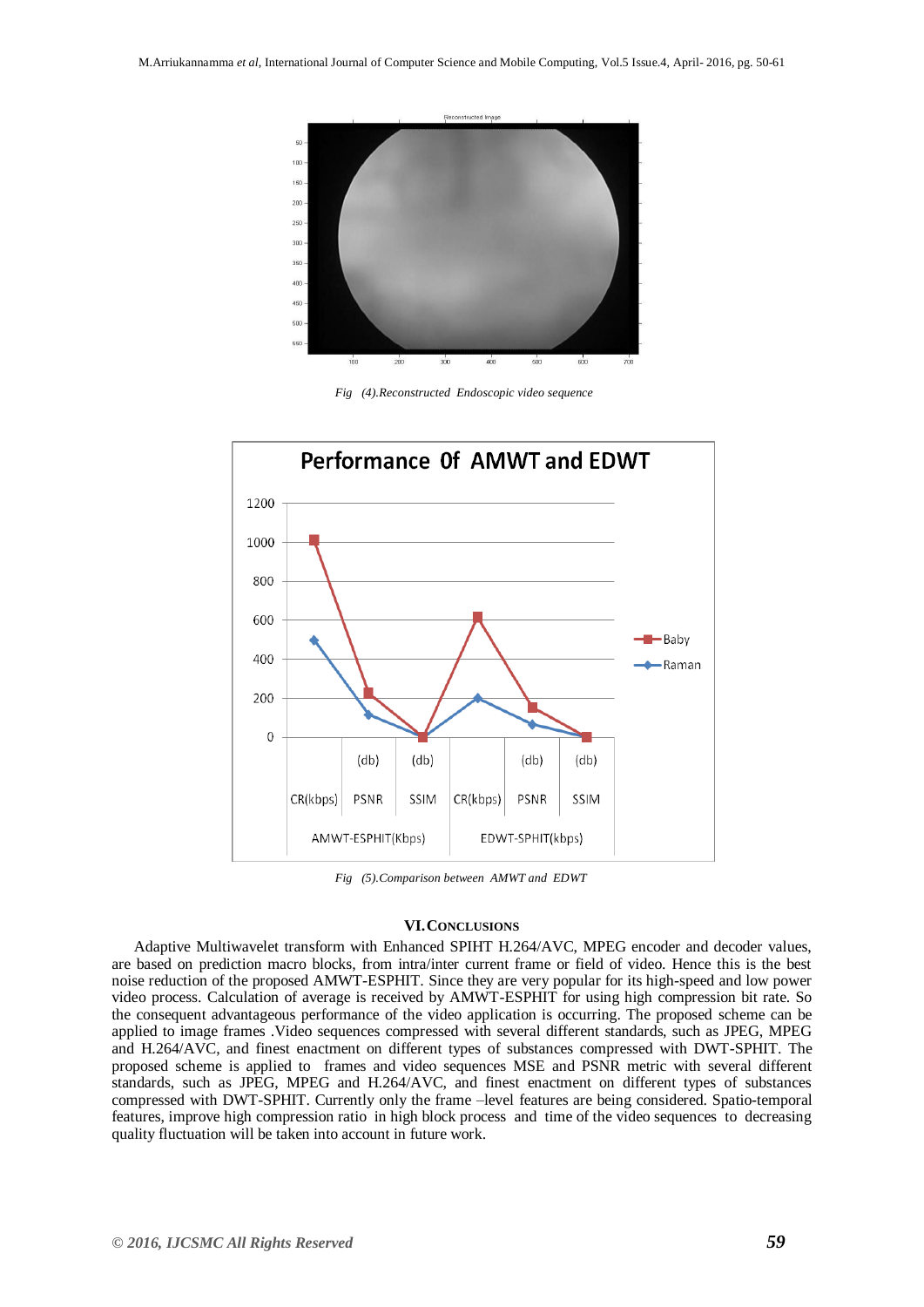#### **REFERENCES**

- [1] M. Arrivukannamma , Dr. J. G. R. Sathiaseelan, "A Survey on CODEC Quality Metric in Video Compression Technique ".,vo1.2, IEEE 2015 .
- [2] Yadong Wu, Yu, Sun, Zhidan Feng and Hongying Zhang, "A novel total variation based frame layer rate control algorithm for H.264/AVC", Elsevier, J.Vis. Commun. Image R. 25, pp. 879-890, 2014.
- [3] Zoran Milicevic and Zoran Bojkovic, "H.264/AVC standard: A proposal for selective intra- and optimized inter-prediction", Elsevier, Journal of Network and Computer Applications 34, pp. 686-694, 2011.
- [4] Qingbo Wu, Linfeng Xu, Liaoyuan Zeng and Jian Xiong,"Mode dependent loop filter for intra prediction coding in H.264/AVC", Elsevier, J.Vis. Commun. Image R. 24, pp. 988-1001, 2013.
- [5] Yung Hsing Chiu, Kuo-Liang Chung and Chien-Hsiung Lin, "An improved universal subsampling strategy for compressing mosaic videos with arbitrary RGB color filter arrays in H.264/AVC", Elsevier, J.Vis. Commun. Image R. 25, pp.1791-1799, 2014.
- [6] MarkQ.Shawa, JanP.Allebach, EdwardJ.Delp, "Color difference weighted adaptive residual preprocessing using perceptual modeling for video compression", Elsevier ,Signal Processing: Image Communication,pp. 1-15,2015.
- [7] Jiming Wu, Zhiming Gao and Zihuan Dai, "A stabilized linearity-preserving scheme for the heterogeneous and anisotropic diffusion problems on polygonal meshes", Elsevier, Joural of Computational Physics 231, pp.7152-7169, 2012.
- [8] Yanzhong Yao and Guangwei Yuan, "Enforcing Positivity with conservation for nine-point scheme of nonlinear diffusion equations", Elsevier, Comput. Methods Appl. Mech. Engrg. 223-224, pp.161-172, 2012.
- [9] Arian Maleki, Manjari Narayan and Richard G. Baraniuk, "Anisotropic nonlocal means denoising", Elsevier, Applied and Computational Harmonic Analysis 35, pp.452-482, 2013.
- [10] M. Arrivukannamma , Dr. J. G. R. Sathiaseelan, "An Improved Anisotropic Diffusion of Rate Control Algorithm Approach for H.264/AVC",IJAER,Vol 2,2016
- [11] Awwal Mohammed Rufai, Gholamreze Anbarjafari ,HasanDemire, "Lossy image compression using singular value decomposition and wavelet difference reduction", Elsevier :Digital Signal Processing ,No 24,2014,pp. 117–123
- [12] Kaveh Ahmadi, Ahmad Y. Javaid, Ezzatollah Salari, "An efficient compression scheme based on adaptive thresholding in wavelet domain using particle swarm optimization", Elsevier, Signal Processing: Image Communication R. 25, 2015 ,pp. 33–39.
- [13] Stephan A. Rein , Frank H.P. Fitzek , Clemens Guhmann , Thomas Sikora, "Evaluation of the wavelet image two-line coder: A low complexity scheme for image compression", Signal Processing: Image Communication ,37 ,2015,pp. 58–74
- [14] Md. Ahasan Kabir, M. A. Masud Khan, Md. Tajul Islam, Md. Liton Hossain, Abu Farzan Mitul, "Image Compression Using Lifting Based Wavelet Transform Coupled With SPIHT Algorithm",IEEE.pp. 1-4.
- [15] Mahdi Hatam, Mohammad Ali Masnadi-Shirazi, "Optimum nonnegative integer bit allocation for wavelet based signal compression and coding", Elsevier, Information Sciences ,297 ,2015, pp.332–344.
- [16] Chao Hsiung Hung, Hsueh Ming Hang, "A reduced complexity image coding scheme using decisiondirected wavelet based contourlet transform", Elsevier, J. Vis. Commun. Image R. 23 ,2012, pp.1128–1143.
- [17] Meiyazhagan,Sundaravadivel, "High Efficiency video compression Using Multiwavelet Block Coding", Unique Journal of Engineering and Advanced Sciences: UJEAS,No 02,pp. 179-183.
- [18] Long Xu, Sam Kwong, Hanli Wang, Debin Zhao and Wen Gao, "Rate Control for consistent visual quality of H.264/AVC encoding", Elsevier, Signal Processing: Image Communication 28, pp. 20-33, 2013.
- [19] Rema.R, Binu Ani Oommena, Mythili ,"Image compression using SPIHT with modified spatial orientation trees", Elisevier, 46 ,2015, pp. 1732 – 1738
- [20] Kuan-Hui Lee, Pau-Choo Chung, "An attention emphasized bit arrangement in 3-D SPIHT video coding for human vision", J. Vis. Commun. Image R. 24 ,2013, 255–269.